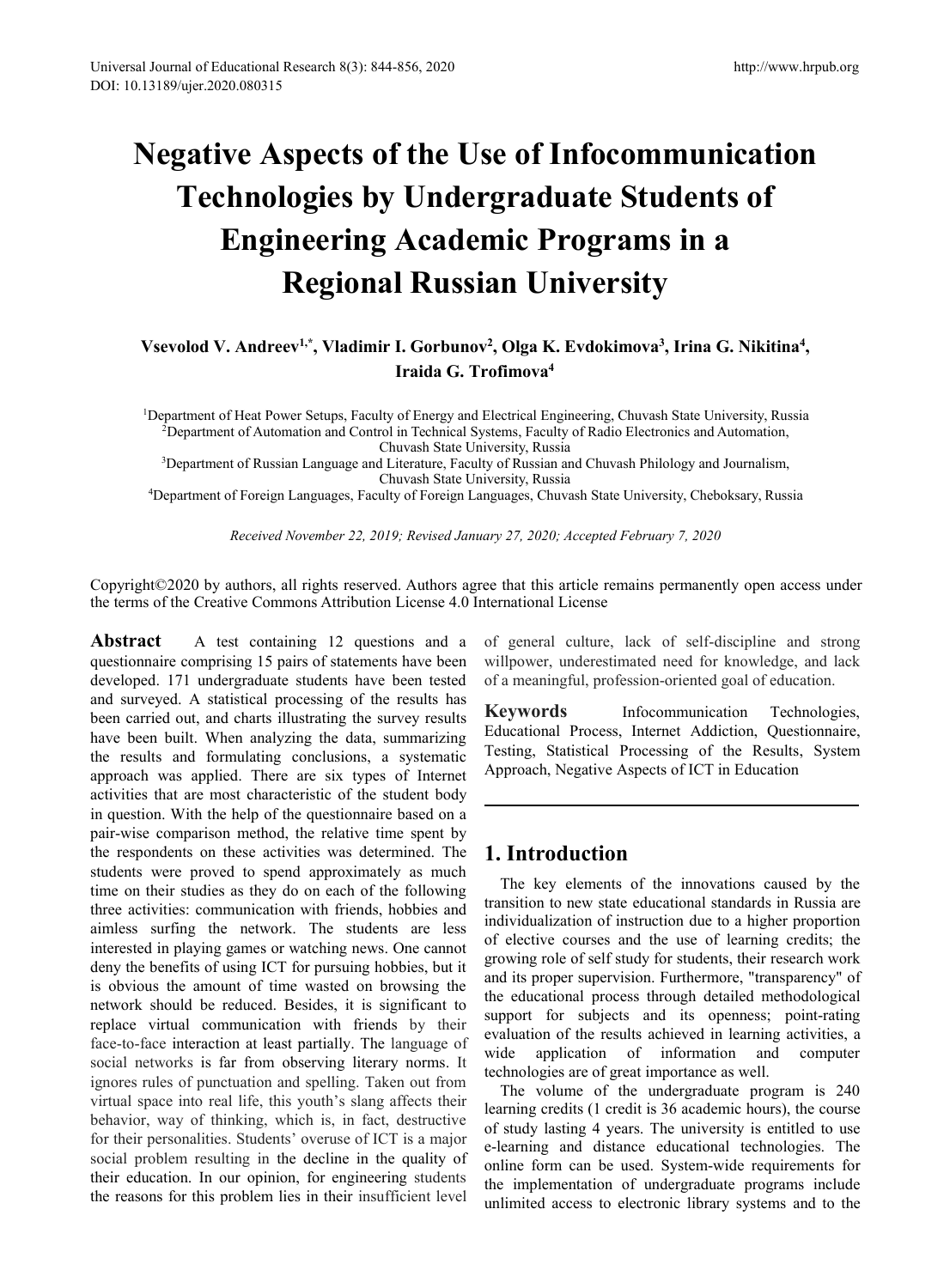electronic information and educational environment of the organization. In particular, the latter is to provide teaching using e-learning, distance educational technologies, synchronous and (or) asynchronous interaction between

participants of the educational process via the Internet.<br>ICT include all devices and technologies that provide access to information network resources and all necessary actions with information and data in networks (for example, in the Internet). Therefore, the concepts of "Internet" and "ICT" are inextricably linked and do not exist without each other. This comment is for those (including reviewers) who are trying to consider them in isolation from each other.

One of the most important purposes of infocommunication technologies (ICT) using in the educational process is that, they provide a quick search for information required, resources for its transformation, and contribute to the formation of independence and creative activity of students. However, it often happens that ICT, as well as the time spent on infocommunication networks are often used inefficiently. One important reason is that the freedom of choice can degenerate that into lack of control, permissiveness. ICT are turning into an object of psychological dependence and, thus negatively affects the process and dynamics of forming a future specialist at a university. This research aims to identify the degree of inefficient use of ICT by engineering baccalaureate students, and carry out system analysis of its reasons.

The relevance of the study is due to the fact that often by obtaining information, i.e. initial stage of learning, the process of cognition with the help of ICT comes to the end: the student does not even think about the implementation of the main educational action – turning information into knowledge through cognitive and creative activities as he is often distracted by other "options" provided by ICT: communication, entertainment, etc. Consequently, enabled independence and freedom of choice grow into absence of control and permissiveness. As a result, students waste their time, and the Internet, social networks become an object of psychological dependence, negatively affecting the process and dynamics of the formation of the future specialist. To facilitate solution to the problem it is important to form a system of motivational, emotional-volitional and value-semantic personal features that increases the psychological resistance of a person to the negative impact of ICT and Internet technologies can help. student academic Significant differences between Internet-addicted people and those who are not addicted can be found in the indicators of their personal self-esteem. One can assume that people with a high level of ICT and Internet addiction are unable adequately to assess their abilities, which is revealed in a low level of their self-esteem.

One of the most acute problems of integrating ICT into everyday life is its negative impact on students. Special attention should be paid to the fact that ICT negatively affects not only students' academic performance, but,

mainly, their mentality, health and socialization. We believe that the study of the negative impact of ICT on university students is very important and ought to be continued.

The aim of the research is to identify the degree of inefficient use of ICT by engineering undergraduate students and carry out system analysis of this phenomenon.

# **2. Literature Review**

Modern educational process is unthinkable without the use of ICT. They provide a quick search for the right information and resources for its conversion. Thanks to its interactive mode of operation and the specifics in the activity, the student's motivation significantly increases, socially approved personality traits are brought up, including perseverance in achieving the goal and even modesty, since self-confidence, reduced self-criticism are quickly punished. All this can contribute to the formation of students' independence and their creative abilities, the qualities required for a modern specialist who has been trained at the university (Gorbunov et al. 2016). In particular, the key role of ICT in the educational process is shown by Rajabion et al. (2019).

The main distinguishing feature of modern university students is their close relationship with ICT. However, the results of some studies (for example, Florjančič 2015) testify that first-year students have no appropriate skills in the targeted application of ICT in the educational process. List (2019) analyzed various aspects of student digital literacy development. A bibliometric analysis of scientific researches published during the period from 2006 to 2017 devoted to the study of literacy in the application of mobile information technologies in higher education was made by Pinto et al. (2019). The researches to determine the relationship between socio-economic status indicators (SES) and ICT literacy among students are highly controversial (Hatlevik and Christophersen 2013; Hohlfeld et al. 2013; Scherer and Siddiq 2019). So, Scherer and Siddiq (2019) found a positive correlation between the level of student literacy in the field of ICT and SES. However, the relation between SES and ICT literacy is weaker than that in other educational areas, such as mathematics and reading. Rizvi et al. (2019) in their study found aclose relationship between online performance and demographic characteristics, such as regional affiliation, socio-economic status, level of education, age, gender, and disability status. The study of gender differences in student academic performance in the field of ICT is the research theme for Siddiq and Scherer (2019).

Based on the analysis of student survey results at Latvia University of Life Sciences and Technologies, Zeidmane (2019) concluded that about 63% of the time spent on the Internet is used by students for non-academic purposes. Internet addiction can significantly transform a student's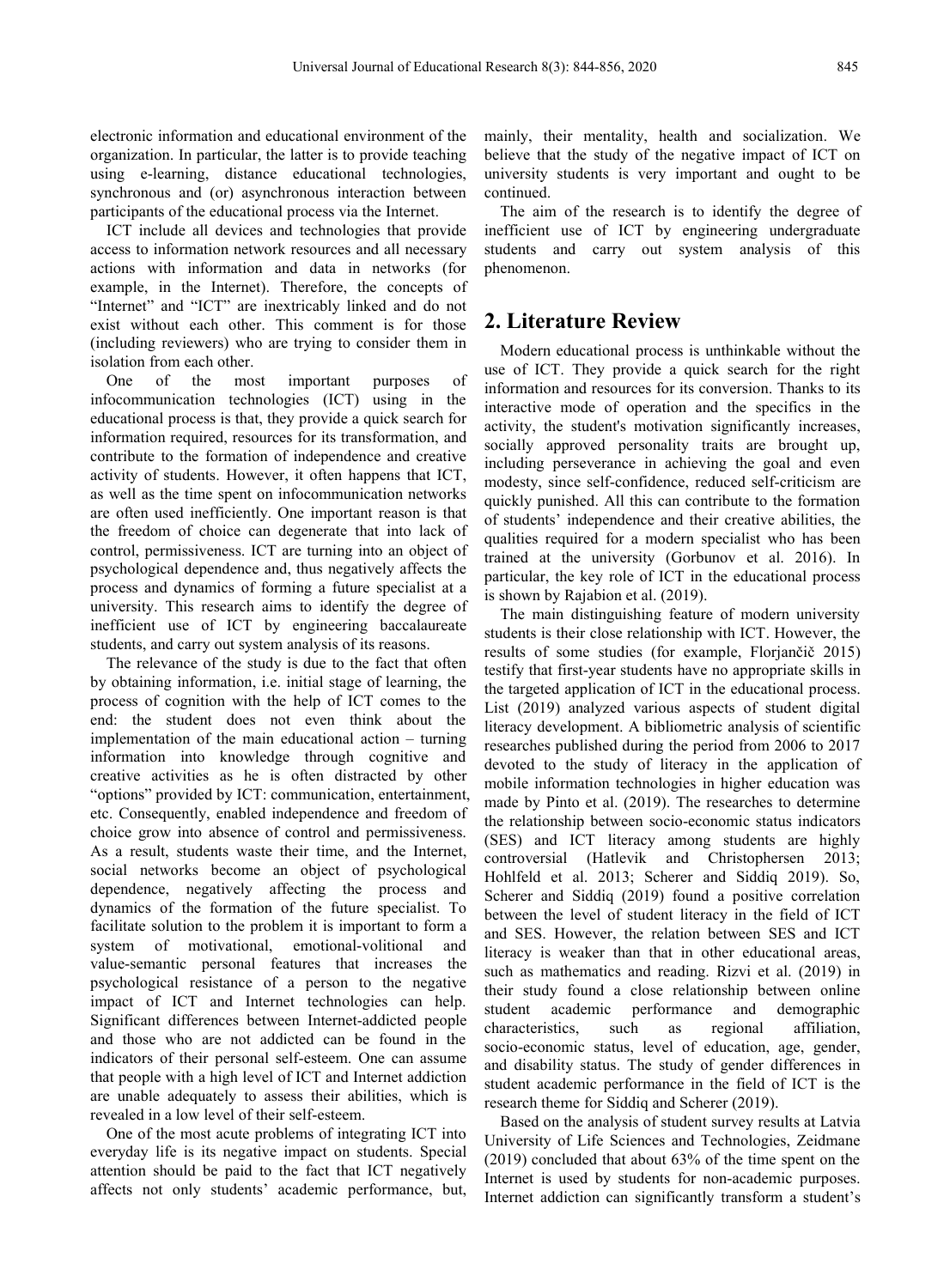individuality (Young and Brand 2017) and affect the results of his professional training as a future specialist. The negative impact of ICT is manifested in the deviant behavior of students, and has a detrimental effect on the quality of professional training of future specialists, their psychological and physical health and, probably, most importantly on their socialization. To overcome such consequences at the theoretical and methodological level, the ways to reduce a negative impact of ICT and Internet technologies on students are substantiated.

Thus, higher education institutions face significant challenges in finding ways to improve the educational process and student academic performance in the era of active introduction of ICT into everyday life. The problem: students' problems that traditional universities encounter in the process of introducing ICT into the educational process have been studied by Florjančič (2019). Alemu (2015) explored the prospects, problems and future directions of higher education institutions in view of wide integration of ICT into teaching and learning practices. The effectiveness of ICT use in higher education in terms of sustainable development in the future was studied by Suryawanshi (2019). Giannakopoulos and Eybers (2015); Luisa Sevillano-Garcia and Vazquez-Canon (2015) explored the prospects of introducing mobile technologies to improve teaching and learning. Al-arabi et al. (2019) studied the technological aspect of readiness for e-learning in higher education. They proposed a model that includes eight technological factors that have a significant impact on e-learning readiness: software, hardware, connectivity, security, system flexibility, technical skills and support, cloud computing and a Data center. Education Management Information Systems (EMIS), which provide educational institutions and students with the opportunity to use high-quality and structured information, have been studied by Martins et al. (2019). Hernandez-de-Menendez and Morales-Menendez (2019) examined the current state of ICT, which can be applied in the field of engineering education, and generalized innovative technological tools, trends and teaching methods for successful education.

The method of teaching "the flipped classroom approach" (Abeysekera and Dawson 2015; Cruzado and Román 2015; O'Flaherty and Phillips 2015; Goedhart et al. 2019) is being used more and more actively in universities. The main idea of the method is to give information to students before class in the form of instructional videos, recorded lectures and other remotely accessible pedagogical resources. As a result, the task of the teacher in the classroom is shifted to a deeper conceptual coverage of the topic being studied through the active involvement of students into comprehensive problem solving in the classroom. The Flipped Classroom educational strategy improves students and teachers' interaction. ICT, online learning tools and cloud services provide a flexible way to integrate Flipped Classroom

technology into engineering universities. Priyaadharshini and Vinayaga Sundaram (2017) conducted an analysis of the Flipped Classroom impact on lifelong learning based on student behavioral models such as cognitive, conative and affective ones. Prevalla and Uzunboylu (2019), through a critical assessment of researches and generalizing thier results, reviewed the current state of knowledge and practice of applying Flipped Learning in engineering education.

Tokareva et al. (2019) examined the students' point of view of the quality of ICT application in the educational process. Based on the analysis of student survey results, the researchers analyzed the following aspects of the views of education program innovativeness, teachers' participation in the ICT introduction and technological support from the management in applying ICT in various universities. Based on the adoption model of e-learning tools (eLTAM), Valencia-Arias et al. (2019) examined the adoption rate and critical factors of virtual learning among university students in developing countries. Fernandez Batanero et al. (2019) noted in their research that the field of ICT as a means of supporting the education of gifted students is not sufficiently studied. There is also an urgent need to improve teacher training curricula in order to enhance their digital competencies.

Main aspects of interaction and cooperation within the framework of the knowledge triangle (KT), which includes business, higher education and research as a determining factor in the innovative development of European countries are analyzed by Smol, Kulczycka (2019). The ways of effective joint use of information technologies and STEM-education based on the idea of education using interdisciplinary and applied approaches, have been studied by Hollman et al. (2019). It should be noted that inter- and transdisciplinary approaches as an effective means of enhancing students' cognitive and educational activities are considered in many studies (Andreev et al. 2017; Gorbunov et al. 2019; Barrera et al. 2018; Tejedor et al. 2018).

# **3. Research Method**

Materials and methods are conditioned by the purpose of this study, related to determining the degree of inefficient use of ICT by undergraduate students of engineering academic programs.

To identify negative aspects of the use of ICT and Internet technologies by engineering undergraduate students, we use K. Young's test as a basis for determining Internet-addiction (Young 1998). Since no identification of Internet-addiction has been made in the present study, we found it reasonable to modify this test by adding our questions, each question having options for intermediate answers, apart from traditional "yes" and "no" (Table 1).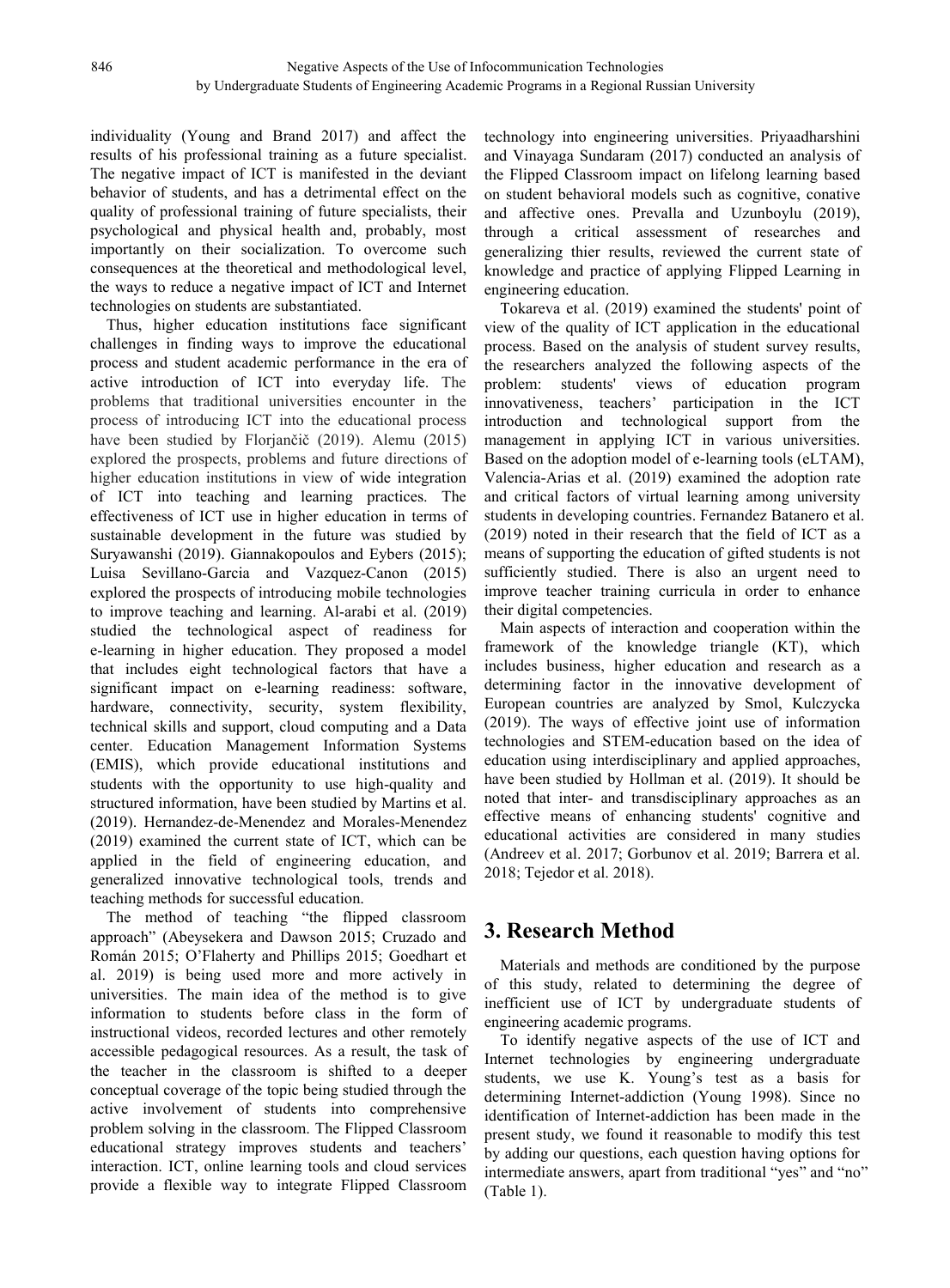|  |  | <b>Table 1.</b> Students' survey questions and answer options |  |
|--|--|---------------------------------------------------------------|--|
|  |  |                                                               |  |

| <b>Ouestions</b>                                                                              | Answer option                                             |
|-----------------------------------------------------------------------------------------------|-----------------------------------------------------------|
| 1. Do you use the Internet to avoid problems, get rid of a bad mood, and relieve<br>stress?   | Yes, no, not always                                       |
| 2. Are you able to manage your time on the Internet?                                          | Yes, no, not always                                       |
| 3. Do you spend more time online than you planned?                                            | Yes, no, occasionally                                     |
| 4. Do you conceal from your family members and friends what you spend your time<br>online on? | Yes, no, occasionally                                     |
| 5. Do you feel anxious or annoyed when you are taken away from the Internet?                  | Yes, no, occasionally                                     |
| 6. Do you look forward to your surfing the Internet?                                          | Yes, no, occasionally                                     |
| 7. Do you feel not at ease being offline?                                                     | Yes, no, occasionally                                     |
| 8. Do your studies or relationship with people suffer because of your Internet use?           | Yes, no, occasionally                                     |
| 9. Do people around you draw your attention to your excessive use of the Internet?            | Yes, no, occasionally                                     |
| 10. Do you sacrifice your health, hygiene, sleep for ICT?                                     | Yes, no, occasionally                                     |
| 11. How many hours do you spend on the Internet on average daily?                             | 1, 2, 3, 4, 5, 6, 7, 8 hours or more                      |
| 12. What time do you usually spend online?                                                    | Afternoon, early evening, until 12 p.m., after 12<br>p.m. |

#### **Table 2.** Questionnaire

The survey is anonymous. It is important to respond truthfully and honestly. You are presented with several types of possible online activities. They are grouped in pairs (in two types) in different combinations. In each pair you are to choose (mark with any symbol) only one type of activity, the one you spend most of your time online.

| Online activities grouped in pairs                                                                                                                                                                               | Answer |
|------------------------------------------------------------------------------------------------------------------------------------------------------------------------------------------------------------------|--------|
| 1. Education issues (searching for necessary information, communicating with group-mates).<br>2. Random browsing.                                                                                                |        |
| 1. Education issues (searching for necessary information, communicating with group-mates).<br>3. Communicating with friends, mates with the same interests.                                                      |        |
| 1. Education issues (searching for necessary information, communicating with group-mates).<br>4. Your favourite pastimes, hobbies: music, painting, movies, museums, fashion, shopping, etc. (except for games). |        |
| 1. Education issues (searching for necessary information, communicating with group-mates).<br>5. Playing games.                                                                                                  |        |
| 1. Education issues (searching for necessary information, communicating with group-mates).<br>6. News (politics, sport, the arts, science, secrets of the universe, etc.).                                       |        |
| 2. Random browsing.<br>3. Communicating with friends, mates with the same interests.                                                                                                                             |        |
| 2. Random browsing (without a plan, a specific purpose).<br>4. Your favourite pastimes, hobbies: music, painting, movies, museums, fashion, shopping, etc. (except for games).                                   |        |
| 2. Random browsing.<br>5. Playing games.                                                                                                                                                                         |        |
| 2. Random browsing.<br>6. News (politics, sports, art, science, secrets of the universe, etc.).                                                                                                                  |        |
| 3. Communicating with friends, mates with the same interests.<br>4. Your favourite pastimes, hobbies: music, painting, movies, museums, fashion, shopping, etc. (except for games).                              |        |
| 3. Communicating with friends, mates with the same interests.<br>5. Playing games.                                                                                                                               |        |
| 3. Communicating with friends, mates with the same interests.<br>6. News (politics, sport, the arts, science, secrets of the universe, etc.).                                                                    |        |
| 4. Your favourite pastimes, hobbies: music, painting, movies, museums, fashion, shopping, etc. (except for games).<br>5. Playing games.                                                                          |        |
| 4. Your favourite pastimes, hobbies: music, painting, movies, museums, fashion, shopping, etc. (except for games).<br>6. News (politics, sport, the arts, science, secrets of the universe, etc.).               |        |
| 5. Playing games.<br>6. News (politics, sport, the arts, science, secrets of the universe, etc.).                                                                                                                |        |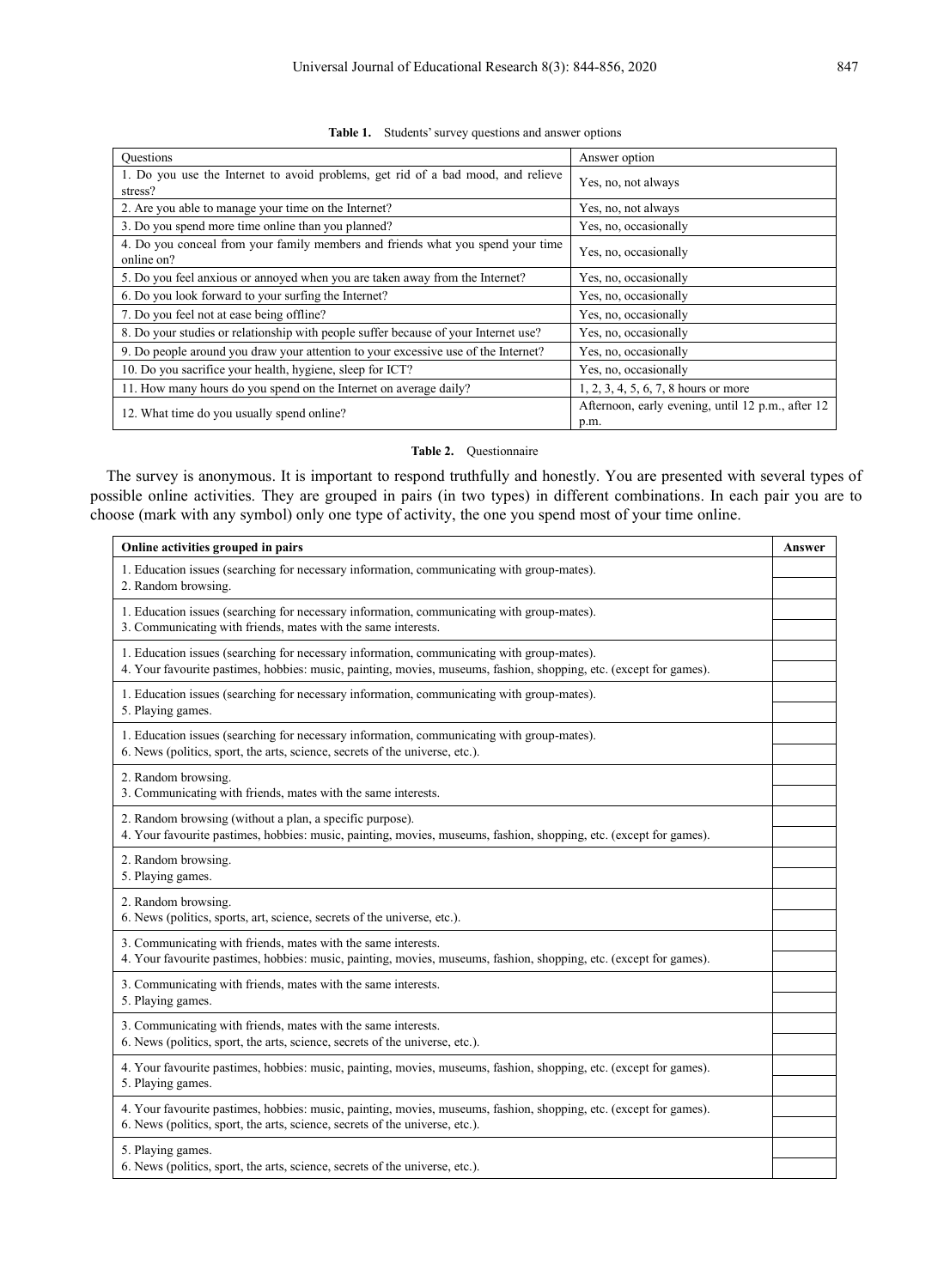In addition to this test  $(Table 1)$ , a questionnaire developed by the authors was used (Table 2), with its help relative time spent by respondents on the following six types of online activities was measured.

- 1. Activities related to the solution of educational issues (searching for the necessary information, online communicating with fellow students, a curator, teachers, dean's office).
- 2. Haphazard surfing the network, viewing information about everything (without a specific plan), aimless pastime.
- 3. Communicating with friends, mates with the same interests.
- 4. Activities related to favourite pastimes, hobbies: music, painting, literature, films, fashion, shopping, museums, the basics of the universe, etc. (except games).
- 5. Playing games.
- 6. Watching news in the field of the arts, politics, sport, science, etc.

Our preliminary survey experience on this topic shows that when asking straightforward, non-alternative questions (for example, "Number the proposed activities on the network in the order of importance for you"), some students give the answers in a way to make a better impression.

In this regard, to reduce the distorting effect of subjective and random factors, activities are grouped in pairs in the questionnaire (for six activities, 15 pairs are possible). In each pair, the respondent is to choose one dominant type. Since each activity is mentioned in the questionnaire 5 times, its ranking can have a value from 0 to 5. With equal attention to each of the six activities, the average rank would amount to 2.5. This technique of pair-wise comparison does not oblige the respondents to

give their answers in an integer format but enables to move from the ranking assessment to a more precise interval scale.

Test questions and questionnaires were posted on the Google Forms online service, designed to create feedback forms, online testing and surveys. The survey received responses from 171 students of the Chuvash State University: 137 students of the Faculty of Radio Electronics and Automation (1- 4 years) and 34 first-year philology students, including 10 foreign students. Philology students were taken as a kind of a control (comparison) group. We also note that engineering baccalaureate students are mainly young men, whereas most philology students are girls.

A theoretical analysis of scientific sources, questionnaire survey, testing, statistical processing of the results have been conducted. The information received has been tabulated. Charts illustrating the students' answers to the test questions are built. When analyzing the data, summarizing the results and formulating conclusions, a system approach was applied, which allows us to consider the material discussed in the study in the form of a single complex of interrelated elements.

# **4. Results and Discussion**

The test results for the first 10 questions (see Table 1) (the number of students who gave answers) are presented in Table 3.

One can see a similar distribution pattern for answers to most questions among the respondents of all courses. For example, question 2 has a minimum frequency of "No", a small proportion of intermediate answers, and a prevailing number of "Yes" answers (Fig. 1).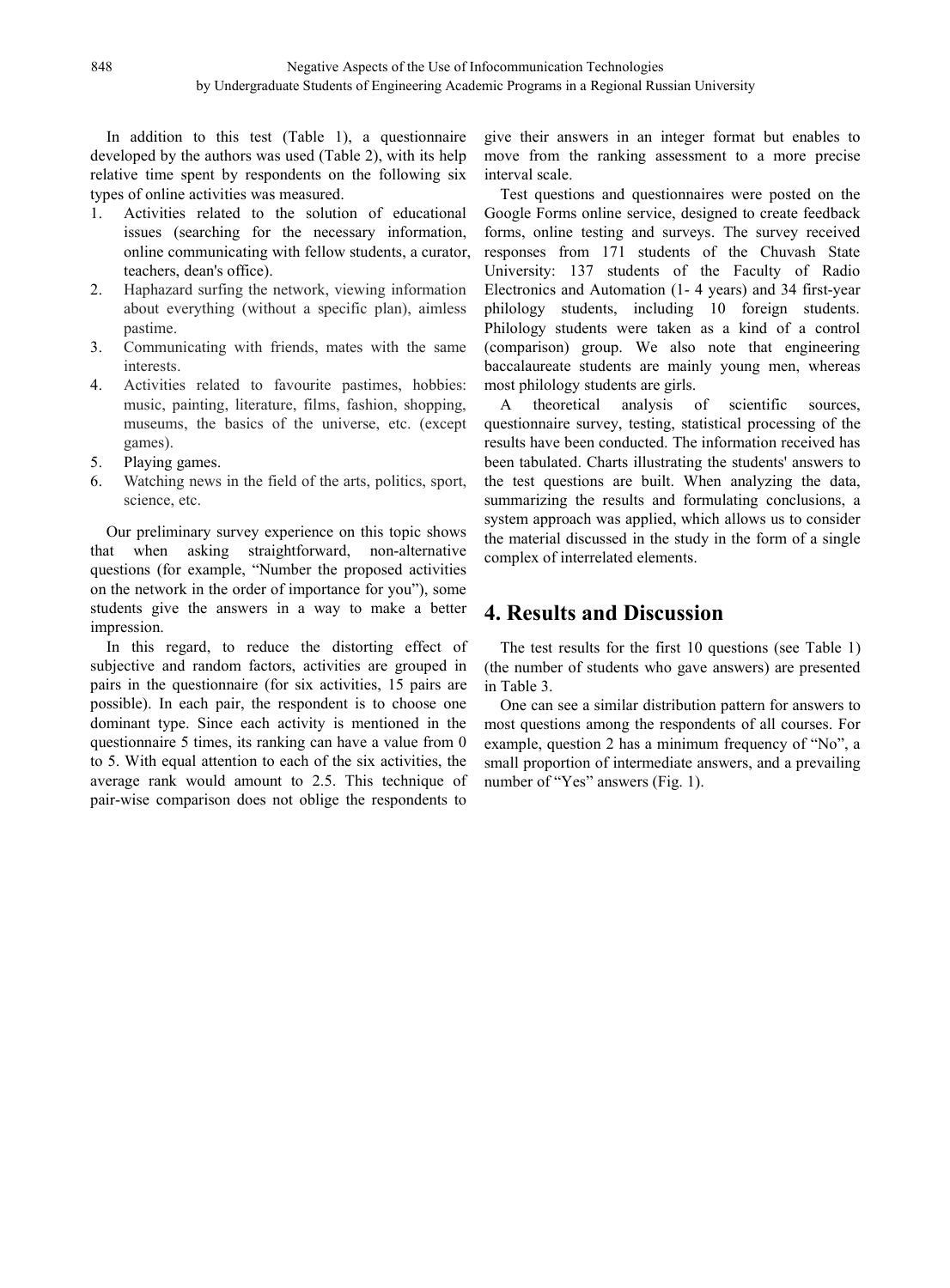|                         |                  |                             |                             | Engineering students        |                             |                           | Students-philologists              |
|-------------------------|------------------|-----------------------------|-----------------------------|-----------------------------|-----------------------------|---------------------------|------------------------------------|
| Question<br>numbers     | Answer<br>option | 1 year<br>(42)<br>students) | 2 year<br>(30)<br>students) | 3 year<br>(36)<br>students) | 4 year<br>(29)<br>students) | 1 year<br>24<br>students) | 1 year<br>(10 foreign<br>students) |
|                         | Yes              | $11\,$                      | 9                           | 17                          | 6                           | 14                        | $\overline{3}$                     |
| $\,1$                   | Not always       | 13                          | $12\,$                      | 13                          | 15                          | $\overline{7}$            | 5                                  |
|                         | $\rm No$         | $\,8\,$                     | 9                           | 6                           | $\,8\,$                     | $\overline{3}$            | $\overline{2}$                     |
|                         | Yes              | 33                          | 26                          | 30                          | $20\,$                      | 13                        | $\overline{7}$                     |
| $\overline{c}$          | Not always       | $\,8\,$                     | $\overline{4}$              | 5                           | $\,8\,$                     | $\overline{9}$            | $\overline{c}$                     |
|                         | N <sub>o</sub>   | $\mathbf{1}$                | $\overline{0}$              | $\mathbf{1}$                | $\,1$                       | $\sqrt{2}$                | $\mathbf{1}$                       |
|                         | Yes              | 5                           | $\overline{4}$              | 5                           | $\,8\,$                     | 9                         | $\mathbf{1}$                       |
| $\overline{\mathbf{3}}$ | Occasionally     | 18                          | $12\,$                      | 20                          | $10\,$                      | $\,8\,$                   | $\overline{4}$                     |
|                         | ${\rm No}$       | $19\,$                      | 14                          | 11                          | $11\,$                      | $\boldsymbol{7}$          | 5                                  |
|                         | Yes              | $\overline{3}$              | $\sqrt{2}$                  | $\overline{4}$              | $\sqrt{2}$                  | 5                         | $\mathbf{1}$                       |
| $\overline{4}$          | Occasionally     | $\,1$                       | $\overline{2}$              | $\overline{c}$              | $\,8\,$                     | $\,8\,$                   | $\overline{0}$                     |
|                         | $\rm No$         | $38\,$                      | 26                          | 30                          | 19                          | $11\,$                    | 9                                  |
|                         | Yes              | $\sqrt{2}$                  | $\boldsymbol{0}$            | $\overline{2}$              | $\sqrt{2}$                  | $\mathbf{1}$              | $\mathbf{1}$                       |
| 5                       | Occasionally     | 5                           | 5                           | $\overline{\mathbf{3}}$     | 5                           | $10\,$                    | $\overline{c}$                     |
|                         | N <sub>o</sub>   | $35\,$                      | $25\,$                      | 31                          | $22\,$                      | 13                        | $\tau$                             |
|                         | Yes              | $\overline{3}$              | $\overline{0}$              | $\overline{2}$              | $\overline{2}$              | $\overline{3}$            | $\mathbf{1}$                       |
| 6                       | Occasionally     | $\,8\,$                     | $7\phantom{.0}$             | 6                           | 5                           | $\,8\,$                   | $\mathbf{1}$                       |
|                         | $\rm No$         | 31                          | $23\,$                      | $28\,$                      | $22\,$                      | 13                        | 8                                  |
|                         | Yes              | $\boldsymbol{0}$            | $\boldsymbol{0}$            | $\boldsymbol{0}$            | $\boldsymbol{0}$            | $\sqrt{2}$                | $\mathbf{1}$                       |
| $\boldsymbol{7}$        | Occasionally     | 5                           | $\overline{2}$              | $\mathfrak{Z}$              | $\overline{4}$              | $\overline{4}$            | $\mathbf{1}$                       |
|                         | ${\rm No}$       | $37\,$                      | $28\,$                      | 33                          | $25\,$                      | $18\,$                    | 8                                  |
|                         | Yes              | $\,1$                       | $\overline{\mathbf{3}}$     | $\overline{0}$              | $\boldsymbol{0}$            | $\sqrt{2}$                | $\overline{2}$                     |
| $\,8\,$                 | Occasionally     | $\mathbf{1}$                | $\overline{4}$              | 6                           | $\,8\,$                     | $\mathfrak s$             | $\boldsymbol{0}$                   |
|                         | $\rm No$         | $40\,$                      | 23                          | 30                          | $21\,$                      | $17\,$                    | 8                                  |
|                         | Yes              | $\sqrt{2}$                  | 5                           | $\overline{\mathbf{3}}$     | $\sqrt{2}$                  | $\overline{4}$            | $\overline{c}$                     |
| 9                       | Occasionally     | $\,8\,$                     | 5                           | 6                           | 9                           | 5                         | $\mathbf{1}$                       |
|                         | $\rm No$         | 32                          | $20\,$                      | $27\,$                      | 18                          | 15                        | $\tau$                             |
|                         | Yes              | 6                           | $\overline{\mathbf{3}}$     | $\boldsymbol{0}$            | $\sqrt{2}$                  | $\overline{4}$            | $\mathbf{1}$                       |
| $10\,$                  | Occasionally     | $\boldsymbol{0}$            | $\overline{c}$              | $\overline{4}$              | $\tau$                      | $\overline{4}$            | $\boldsymbol{0}$                   |

No | 36 | 25 | 32 | 20 | 16 | 9

**Table 3.** Initial test results.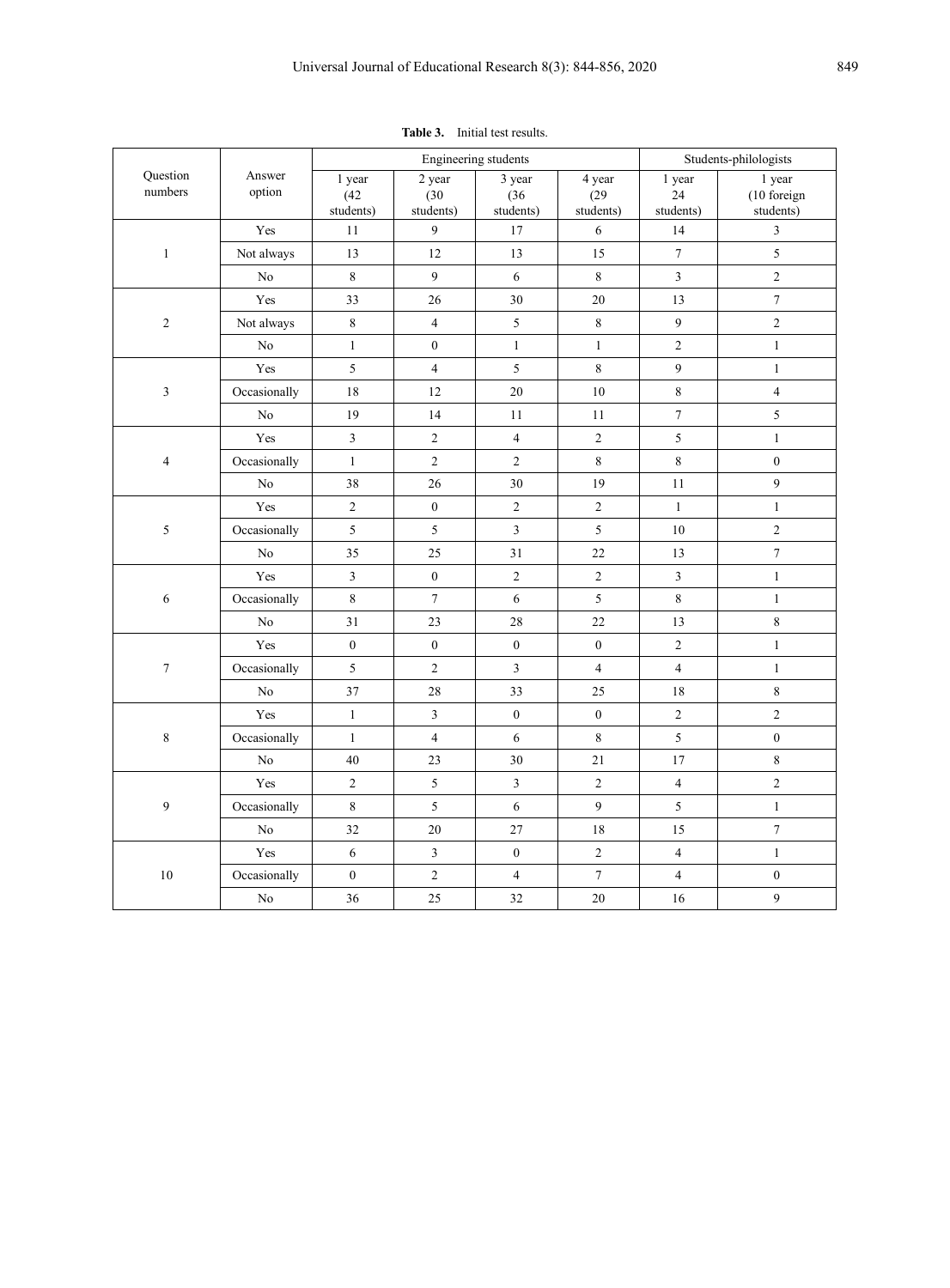

**Figure 1.** Distribution by study years of respondents' answers to test question 2: "Are you able to manage your time on the Internet?" The students number is indicated on the vertical axis

| Question numbers | Answer option  | All engineering undergraduate students (137 students) | Students-philologists<br>(34 students) |  |
|------------------|----------------|-------------------------------------------------------|----------------------------------------|--|
|                  | Yes            | $31\%$                                                | 50%                                    |  |
| 1                | Not always     | 39%                                                   | 35%                                    |  |
|                  | No             | 30%                                                   | 15%                                    |  |
|                  | Yes            | 80%                                                   | 59%                                    |  |
| $\sqrt{2}$       | Not always     | 18%                                                   | 32%                                    |  |
|                  | $\rm No$       | $2\%$                                                 | $9\%$                                  |  |
|                  | Yes            | $16\%$                                                | 30%                                    |  |
| $\mathfrak{Z}$   | Occasionally   | 44%                                                   | 35%                                    |  |
|                  | $\rm No$       | 40%                                                   | 35%                                    |  |
|                  | Yes            | $8\%$                                                 | 18%                                    |  |
| $\overline{4}$   | Occasionally   | $10\%$                                                | 23%                                    |  |
|                  | N <sub>o</sub> | 82%                                                   | 59%                                    |  |
|                  | Yes            | $4\%$                                                 | $6\%$                                  |  |
| 5                | Occasionally   | 28%                                                   | 35%                                    |  |
|                  | $\rm No$       | $68\%$                                                | 59%                                    |  |
|                  | Yes            | $5\%$                                                 | 12%                                    |  |
| 6                | Occasionally   | 26%                                                   | 26%                                    |  |
|                  | N <sub>o</sub> | 69%                                                   | 62%                                    |  |
|                  | Yes            | $0\%$                                                 | $9\%$                                  |  |
| $\tau$           | Occasionally   | $10\%$                                                | 15%                                    |  |
|                  | $\rm No$       | 90%                                                   | 76%                                    |  |
|                  | Yes            | 3%                                                    | 11%                                    |  |
| $\,$ 8 $\,$      | Occasionally   | 14%                                                   | 15%                                    |  |
|                  | $\rm No$       | 83%                                                   | 74%                                    |  |
|                  | Yes            | $9\%$                                                 | 18%                                    |  |
| 9                | Occasionally   | 20%                                                   | 18%                                    |  |
|                  | N <sub>o</sub> | 71%                                                   | 64%                                    |  |
|                  | Yes            | $8\%$                                                 | 15%                                    |  |
| $10\,$           | Occasionally   | 10%                                                   | 11%                                    |  |
|                  | $\rm No$       | 82%                                                   | 74%                                    |  |

**Table 4.** The generalized test results for the first 10 questions.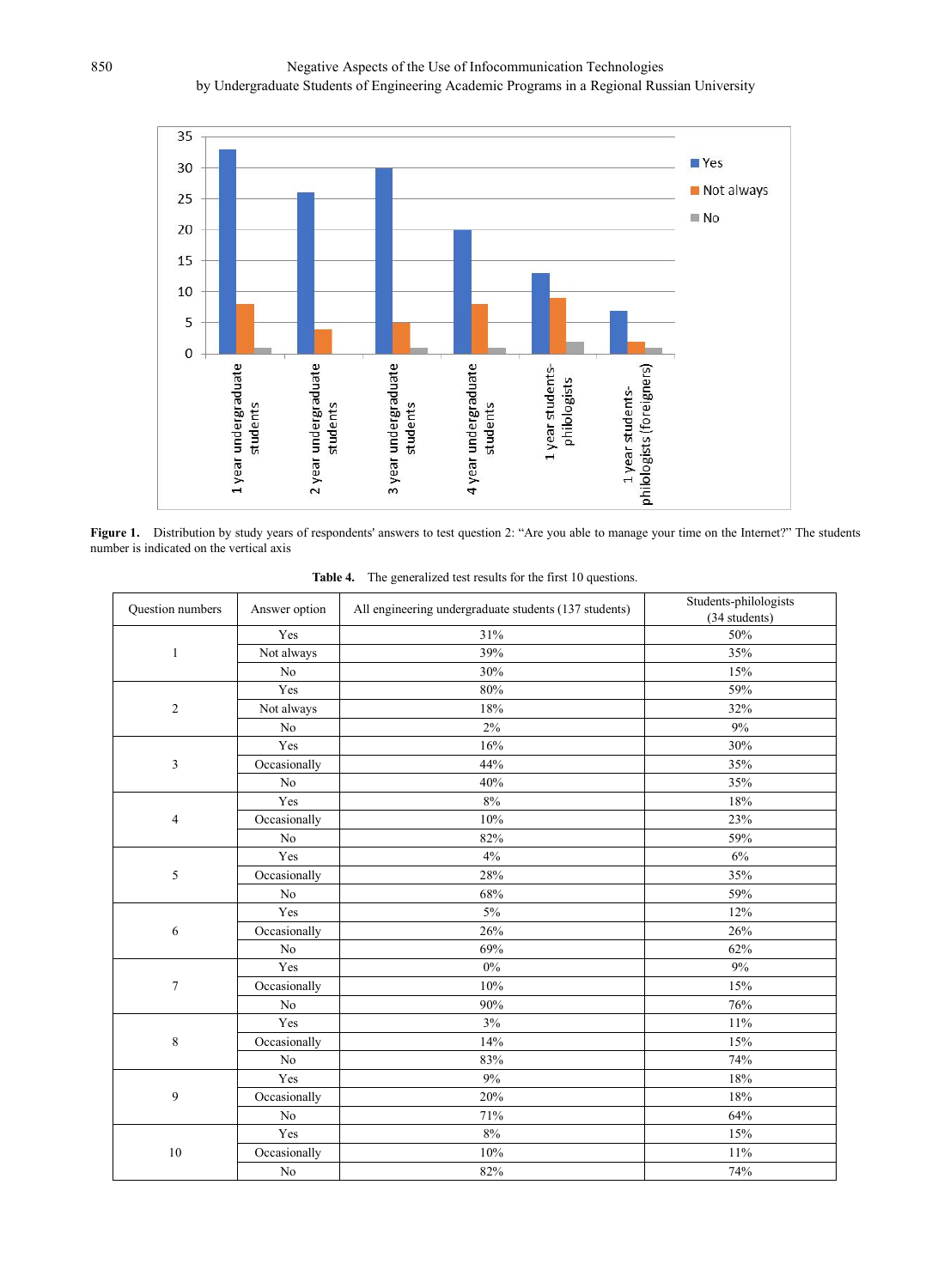Taking into account the identical nature of the students it distribution of options for answers among all the respondents, for greater clarity we find it appropriate to categorize engineering students and students of the faculty of philology into different groups. The generalized test results for the first 10 questions in these two categories of respondents are presented in Table 4.

The answers to question  $1$  show that many respondents use the Internet to avoid problems, to get rid of a bad mood. 31% of the engineering students state it firmly, 39% say "Not always". In comparison with the students-philologists the percentage is 50% and 35% respectively (Fig.2). Apparently, one of the reasons for this can be gender differences.

Question 2 seems uninformative. Most engineering students (80%) manage their time online, whereas it is less characteristic of the students-philologists, apparently, due to the difference in their specialities. In particular, more developed logical thinking of engineering students may be the reason for the disparity.

According to the responses to question 3, 16% of the engineering students spend more time surfing the Internet than they planned, and for 44% of the engineering

occurs occasionally (for the students-philologists these figures are 30% and 35% respectively).

The answers to question 4 show greater openness of the male students compared to the female students.

Answers to question 5 reveal more steadiness of character of engineering students (to a lesser extent, this is typical of future philologists). The answers to question 6 concerning their expectancy of next surfing the Internet were similar: mostly – "No", only  $26\%$  – "Occasionally".

Question 7 could have been excluded from the test: 90% of the students answered "No".

Few respondents believe the Internet affects their studies or relationship with people to some degree: 17% of engineering students and 26% of students-philologists (question 8).

Approximately one third of respondents in both categories admitted that they are told of excessive surfing the Internet (question 9). 18% of the young men, 26% of the girls have to sacrifice their health, hygiene, sleep for ICT (question 10).

The answers to questions 11 and 12 of the test (see Table 1) are presented in Table 5.



**Figure 2.** Distribution of respondents' answers to test question 1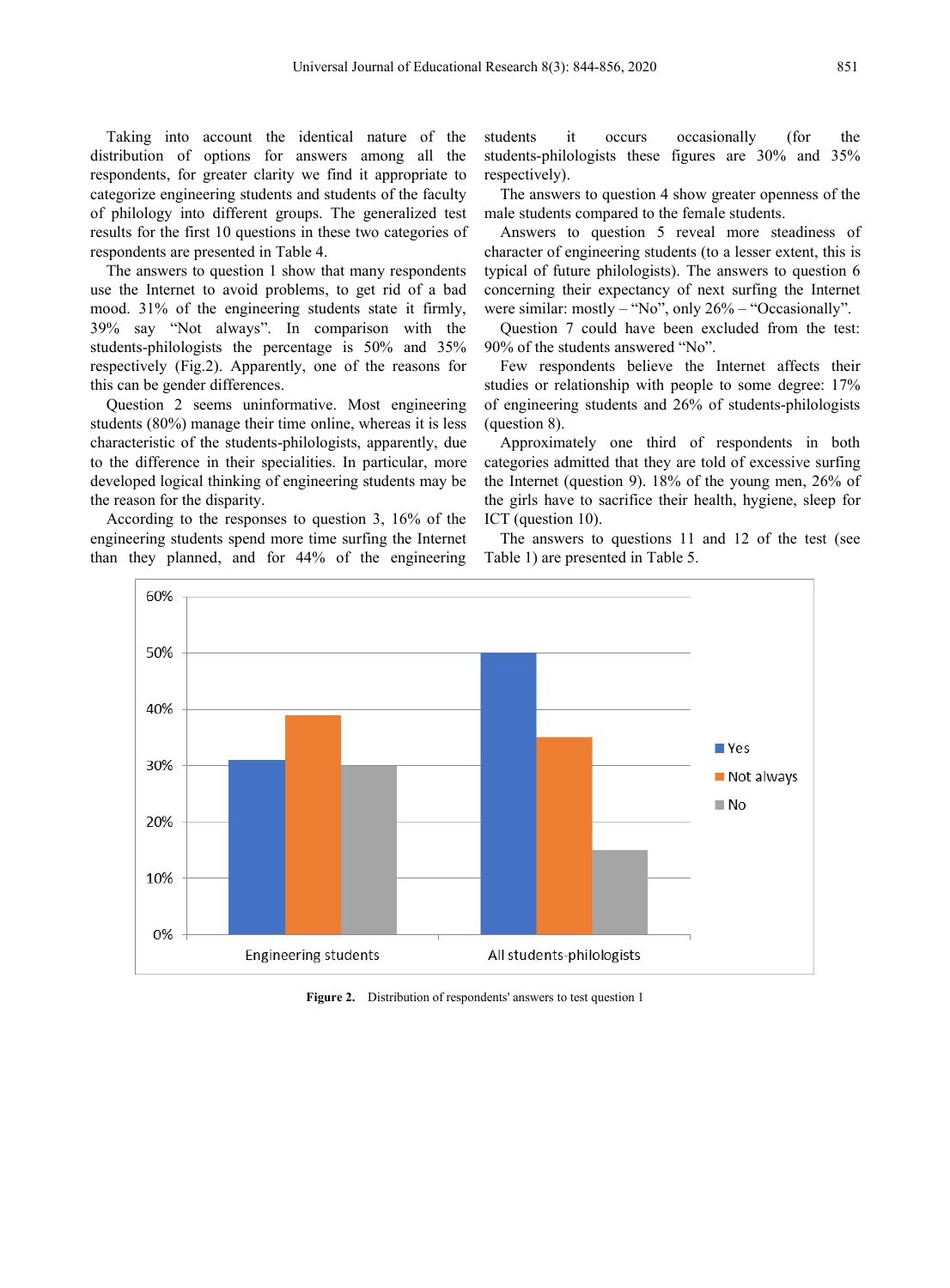### Negative Aspects of the Use of Infocommunication Technologies by Undergraduate Students of Engineering Academic Programs in a Regional Russian University

|                     |                     |                         | Engineering students    |                         |                         |                         | Students-philologists              |
|---------------------|---------------------|-------------------------|-------------------------|-------------------------|-------------------------|-------------------------|------------------------------------|
| Question<br>numbers | Answer option       | 1 year<br>(42 students) | 2 year<br>(30 students) | 3 year<br>(36 students) | 4 year<br>(29 students) | 1 year<br>(24 students) | 1 year<br>(10 foreign<br>students) |
|                     | 1 hour              | 4                       |                         | $\overline{0}$          | 3                       | $\overline{c}$          | 2                                  |
|                     | 2 hours             | 4                       |                         | 2                       | 6                       |                         | 3                                  |
|                     | 3 hours             | 8                       | 5                       | 5                       | 8                       | 5                       | 3                                  |
|                     | 4 hours             | 11                      | 8                       | $\overline{4}$          | 6                       | 4                       |                                    |
| 11                  | 5 hours             | $\overline{7}$          | 5                       | 10                      | $\overline{2}$          | 5                       | $\overline{0}$                     |
|                     | 6 hours             | 3                       | 6                       | 12                      | 1                       | 3                       |                                    |
|                     | 7 hours             | 2                       | $\mathbf{0}$            |                         |                         |                         | $\overline{0}$                     |
|                     | 8 hours and<br>more | 3                       | 4                       | $\overline{2}$          | $\overline{c}$          | 3                       | $\mathbf{0}$                       |
|                     | Daytime             | 20                      | 6                       | 13                      | 8                       | 10                      | $\overline{2}$                     |
| 12                  | Early evening       | 6                       | 10                      | 9                       | 8                       |                         | 6                                  |
|                     | Before 12 p.m.      | 15                      | 13                      | 13                      | 11                      | 9                       | -1                                 |
|                     | After 12 p.m.       | 1                       |                         |                         | 2                       | 4                       |                                    |

**Table 5.** Time spent on the Internet.

**Table 6.** Grouped results for test question 11.

|                 |                       | Engineering undergraduates |                         |                         |                         | Philological undergraduates           |
|-----------------|-----------------------|----------------------------|-------------------------|-------------------------|-------------------------|---------------------------------------|
| Answer options  | year<br>(42 students) | 2 year<br>(30 students)    | 3 year<br>(36 students) | 4 year<br>(29 students) | l year<br>(24 students) | l year<br>$(10)$ foreign<br>students) |
| 1-2 hours       | 8(19%)                | 2(7%)                      | 2(6%)                   | $9(31\%)$               | 3(13%)                  | $5(50\%)$                             |
| 3-4 hours       | 19(45%)               | 13(43%)                    | 9(25%)                  | 14(49%)                 | 9(38%)                  | $4(40\%)$                             |
| 5-6 hours       | 10(24%)               | 11(37%)                    | 22(61%)                 | $3(10\%)$               | 8(32%)                  | $1(10\%)$                             |
| 7 hours or more | 5(12%)                | 4(13%)                     | 3(8%)                   | $3(10\%)$               | 4(17%)                  | $0(0\%)$                              |

Answers to question 12 show that, generally, students are online either at daytime or late in the evening. Our assumption that many students surf the Internet long after midnight has not been confirmed.

The most typical answers to question 11 are from three to six hours, therefore, for simplifying the analysis, we have enlarged (doubled) the time interval spent on surfing the network (Table 6).

We did not set a task to find out the reasons for the disparity in the answers given by the students of different courses, therefore we have combined the engineering students into one category (Fig. 3).

Table 6 and the bar chart (Fig. 3) show that on average, the time spent by the students on the Internet amounts to about 4 hours a day, which is quite acceptable. However, some students are online more than 7 hours a day, the girls-philologists being greater in number. The foreign

students somewhat fall out of the overall picture: most of them are online for 1-2 hours, they almost do not "surf" the network for 5-6 hours or more. Unlike the majority of the respondents, they are online mainly in the early evening. It can be explained by the cluster character of foreign students' stay in this country – especially of the freshmen. In addition, it is necessary to take into account the difference in national mentality, which greatly affects the norms of behavior as well as the attitude to the Internet. Nevertheless, we believe the general results merely confirm the same distribution of time spent by students on the network.

Now let us consider the data obtained with the help of the questionnaire (Table 2). The initial processing results of the data obtained with the help of the questionnaire are given in Table 7.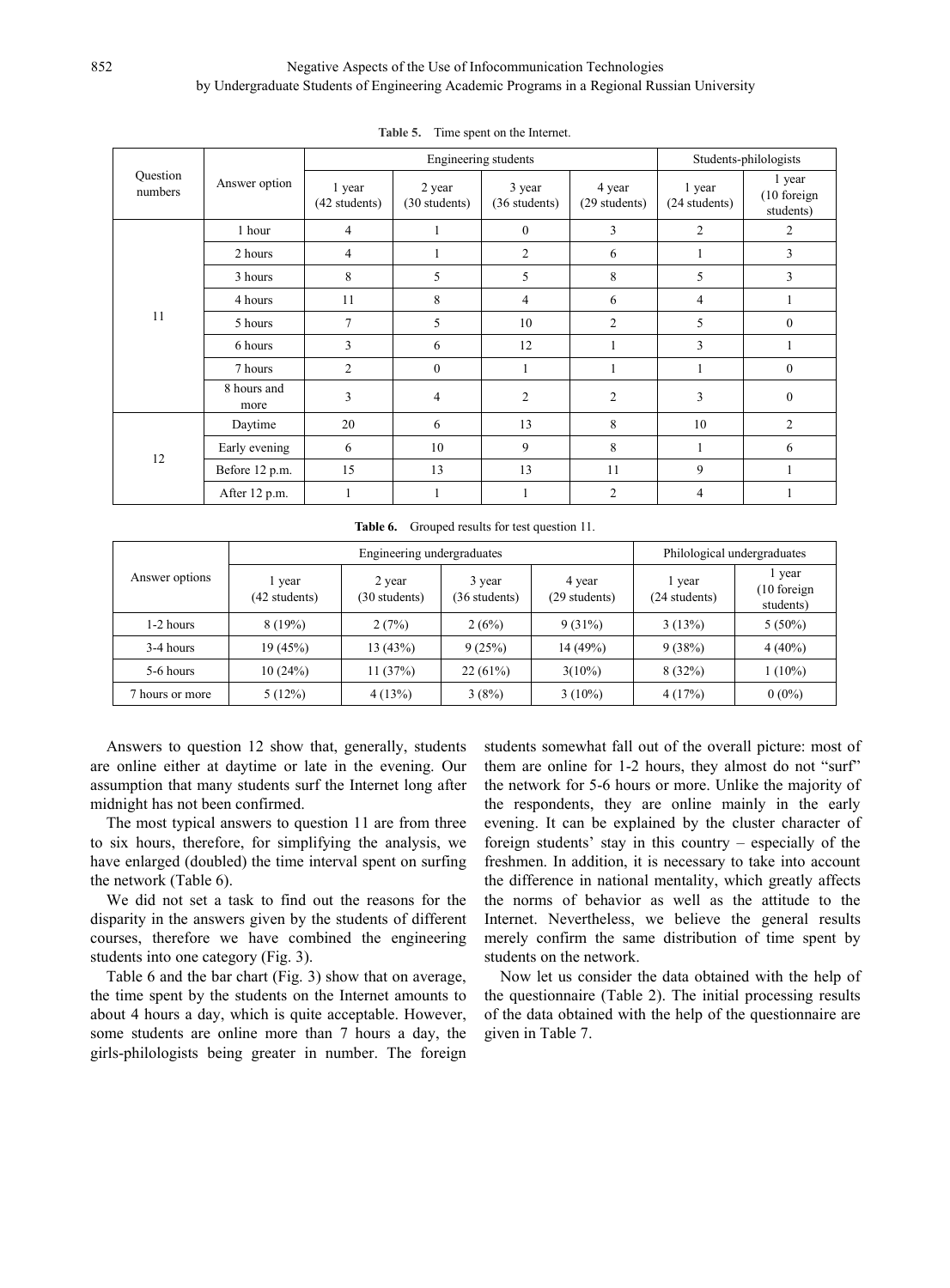

**Figure 3.** Distribution of respondents' answers according to the time spent on the Internet (question 11).

|                                  | Engineering students         |                         | Students-philologists           |
|----------------------------------|------------------------------|-------------------------|---------------------------------|
| Pairs of online activities       | $1-4$ years $(137$ students) | 1 year<br>(24 students) | 1 year<br>(10 foreign students) |
| 1/2 (Studies / "Browsing")       | 81/56                        | 11/13                   | 9/1                             |
| 1/3 (Studies / Communication)    | 55/82                        | 11/13                   | 6/4                             |
| $1/4$ (Studies / Hobby)          | 50/87                        | 3/21                    | 4/6                             |
| $1/5$ (Studies / Games)          | 94/43                        | 22/2                    | 10/0                            |
| $1/6$ (Studies / News)           | 86/51                        | 8/16                    | 5/5                             |
| 2/3 ("Browsing" / Communication) | 56/81                        | 12/12                   | 3/7                             |
| $2/4$ ("Browsing" / Hobby)       | 39/93                        | 6/18                    | 3/7                             |
| $2/5$ ("Browsing" / Games)       | 100/37                       | 24/0                    | 7/3                             |
| $2/6$ ("Browsing" / News)        | 75/62                        | 14/10                   | 2/8                             |
| 3/4 (Communication/Hobby)        | 76/61                        | 7/17                    | 5/5                             |
| 3/5 (Communication / Games)      | 117/20                       | 22/2                    | 10/0                            |
| 3/6 (Communication /News)        | 110/27                       | 17/7                    | 5/5                             |
| $4/5$ (Hobby / Games)            | 114/23                       | 24/0                    | 10/0                            |
| $4/6$ (Hobby / News)             | 116/21                       | 22/2                    | 3/7                             |
| $5/6$ (Games / News)             | 57/80                        | 3/21                    | 0/10                            |

**Table 7.** Number of choices in the presented pair of activities engaged by students on the network

Further, the number of choices (preferences) for respondents for each of the six activities was calculated. So, for the "Study" type of activity we have:  $81 + 55 + 50 + 94 + 86 = 366$ . The average value per respondent is  $366/137 = 2.67$ . The ranking for each of the six activities per respondent is shown in Table. 8.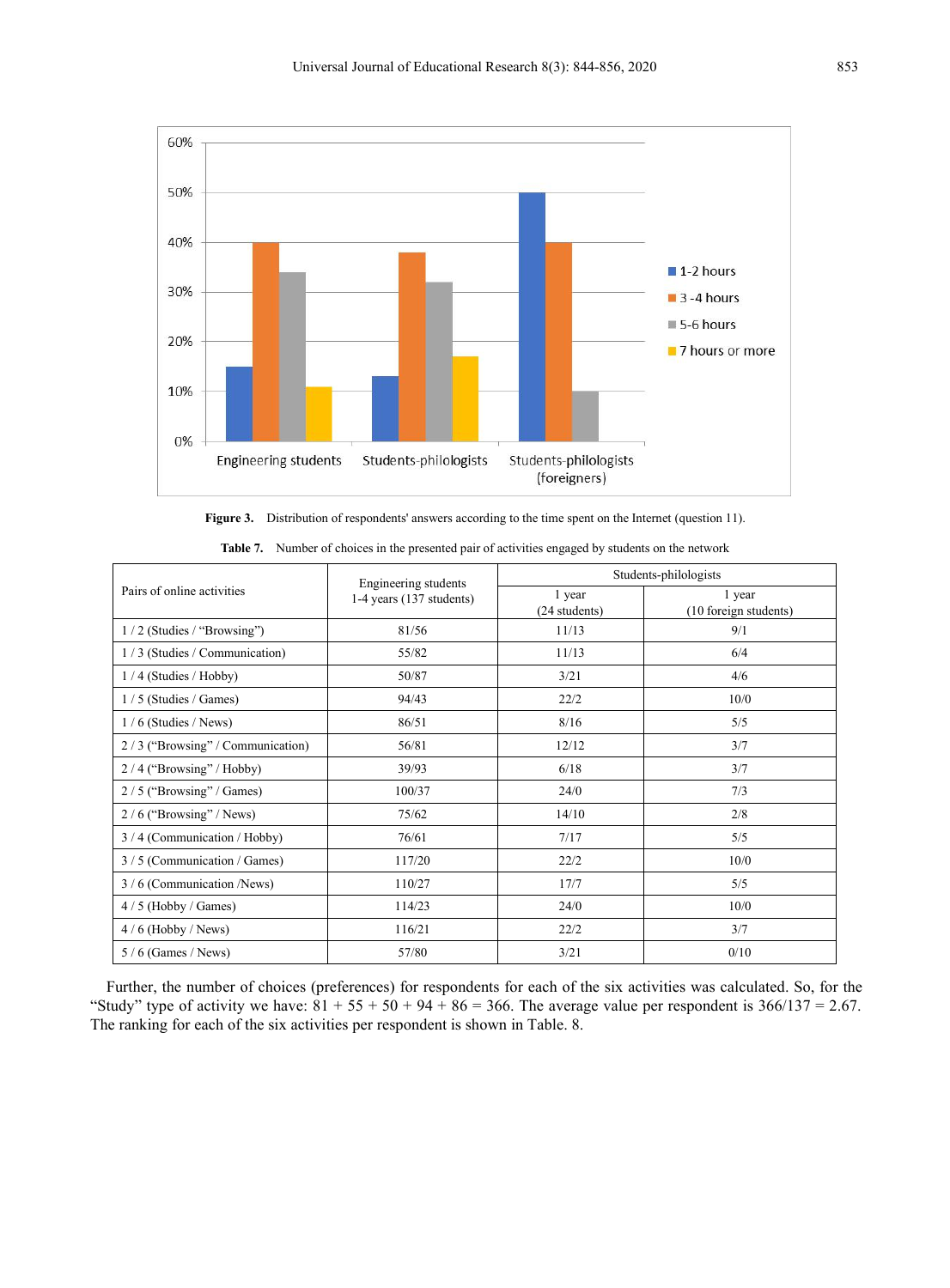|                         | Engineering students     |                         | Students-philologists           |
|-------------------------|--------------------------|-------------------------|---------------------------------|
| Type of online activity | 1-4 years (137 students) | l year<br>(24 students) | l year<br>(10 foreign students) |
| Studies                 | 2.67                     | 2.29                    | 3.4                             |
| "Browsing"              | 2.38                     | 3.67                    | 1.6                             |
| Communication           | 3.40                     | 2.96                    | 3.1                             |
| Hobby                   | 3.22                     | 4.25                    | 3.1                             |
| Games                   | 1.31                     | 0.29                    | 0.3                             |
| <b>News</b>             | 1.91                     | 2.33                    | 3.5                             |

**Table 8.** Values of ranking for activities on the network

The differences in the engineering students' answers depending on the study years are presented in Table 9.

**Table 9.** Ranking for types of activity on the network for the engineering students depending on study years.

|                         |        |        | Engineering students |        |
|-------------------------|--------|--------|----------------------|--------|
| Type of online activity | l year | 2 year | 3 year               | 4 year |
| Studies                 | 2.62   | 2.73   | 2.11                 | 3.38   |
| "Browsing"              | 2.71   | 2.43   | 2.36                 | 1.90   |
| Communication           | 3.48   | 3.5    | 3.61                 | 2.93   |
| Hobby                   | 3.29   | 3.23   | 3.61                 | 3.66   |
| Games                   | 1.43   | 0.67   | 1.72                 | 1.31   |
| <b>News</b>             | 1.62   | 2.1    | 1.58                 | 1.83   |

When analyzing Table 8, one should take into account, with equal consideration given to all types of online activities, that their ranking is close to 2.5. It is with regret that we must note the students spend as much time on their studies, their top priority, using their computers as they do on each of the following three activities: communication with friends, hobbies, and surfing the network without any preliminary purpose. News and games are of less interest to the students. One cannot belittle the merits of hobbies as they are a good way to develop human creative thinking and potential. But it is obvious the time spent on aimless and uncontrollable Web surfing should be reduced.<br>The material of the research presented above shows a

general picture characteristic of all categories of the respondents who participated in the survey. However, there are some peculiarities revealed. The foreign students spend much more time on studies than the other respondents  $(3.4)$ , avoid "browsing"  $(1.6)$ , are interested in world news  $(3.5)$ . The domestic students-philologists, mainly girls, like to engage in hobbies (4.25) and unplanned surfing the network (3.67). Engineering students prefer online communication (3.40), in contrast to the students-philologists, partly due to the fact that face-to-face communication causes some difficulties for them. In terms of time spent, "Hobbies" come second, "Studies" come next. When analyzing the results of the survey for different courses (table 9), a certain failure in the attitude to learning among the third-year students and

## **5. Conclusions**

1 year  $\vert$  2 year  $\vert$  3 year  $\vert$  4 year  $\vert$  activity with the use of ICT, which sometimes turns into  $\frac{\text{Communication}}{\text{3.48}}$   $\frac{3.5}{\text{3.5}}$   $\frac{3.61}{\text{2.93}}$  resulting in inevitable impoverishment of social skills, Hobby  $3.29 \mid 3.23 \mid 3.61 \mid 3.66$  antisocial behavior, and for students – in the decline in the We believe that excessive passion for secondary Internet addiction, is not a particular phenomenon but a major social problem manifested primarily in the substitution of live communication by virtual one

some rise in it of fourth-year students were revealed.

As it was mentioned above, the engineering students may lack speech and written literacy, experience some difficulties in face-to-face interaction (Gorbunov et al. 2019). Immersed in the virtual world, young people communicate using the language of social networks, which is far from observing literary norms. Besides, due to its specificity the language attempts to economize language means, ignores rules of punctuation and spelling. Adopted from the virtual world and transferred into our real life, this youth slang widely spreads and starts to put serious pressure not only on speech and the generally accepted norms of the language, but on manners, style of behavior of young people and, as a result, their way of thinking as well. It is a serious problem which needs to be solved, otherwise one cannot be confident about future.

For the contingent of the respondents in question, the reasons for a certain Internet addiction are different. However, it seems that the phenomenon of psychological self-defence of the individual, the desire to get away from the problems that are difficult to solve are manifested. The insufficient level of general culture, discipline, strong-willed qualities, low need for knowledge, the lack of a meaningful, professionally-oriented goal of education determine the negative impact of ICT on a significant part of students acquiring engineering specialities. It is very important to improve students' self-esteem through their achievements in life, firstly, in studies. A system of education for students of engineering undergraduate must be organized so as to create all necessary conditions for acquiring knowledge, formation of skills and competences approved by the society. Attention should be paid to the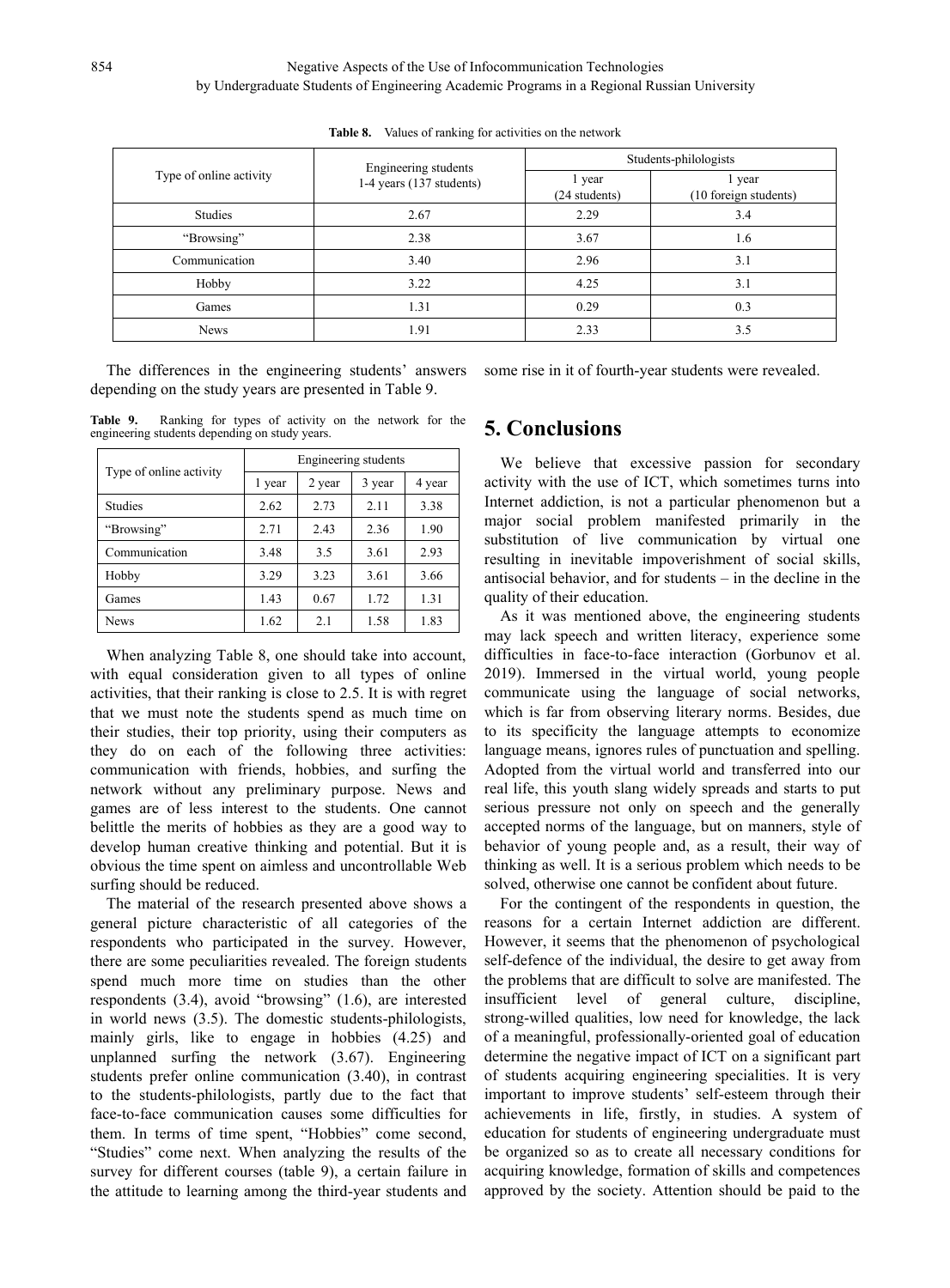quality of training and learning in a professionally relevant area, the development of the ability to predict the outcomes of one's activities. At the same time, one should take into account that at present a majority of teachers at Russian regional universities have neither motivation to improve the situation in this area, nor means to change it for better.

# **Ethical Approval**

This article does not contain any studies with human LTEC 2015. Communisties of the contain any studies with human Information Science, participants or animals performed by any of the authors.

# **Compliance with Ethical Standards**

#### **Conflict of Interest**

The authors declare that they have no conflict of interest.

#### **Informed Consent**

The students' survey was anonymous.

## **REFERENCES**

- [1] Abeysekera, L., & Dawson, P. (2015). Motivation and cognitive load in the flipped classroom: Definition, rationale and a call for research. Higher Education Research & Development,  $34(1)$ , 1 1–14.https://doi.org/10.1080/07294360.2014.934336.
- [2] Al-araibi, A.A.M., Naz'ri bin Mahrin, M., Yusoff, R.C.M. & Chuprat, S.B. (2019). A model for technological aspect of e-learning readiness in higher education. Educ. Inf. Technol.,  $24$  (2), 1395–1431.https://doi.org/10.1007/s10639-018-9837-9.
- [3] Alemu, B.M. (2015). Integrating ICT into teaching-learning practices: Promise, challenges and future directions of higher educational institutes. Universal Journal of Educational Research,  $3(3)$ , 170–189.https://doi.org/10.13189/ujer.2015.030303.
- [4] Andreev, V.V., Gibadulin, R.Ya., Prodanov, G. & Zhdanov, R.I. (2017). Russian Institute for Advanced Study as a new form of training of highly trained teaching staff.<br>Integration of Education, 21(4), 623–636. (In Integration of Education, 21(4), 623–636. (In Russ.).https://doi.org/10.15507/1991-9468.089.021.20170 4.623-636.
- [5] Barrera J., Saura-Mas S. & Blanco A. (2018).<br>Transperformative education: Toward a new educational paradigm based on transdisciplinarity and artistic performativity. World Futures, Latest Articles. https://doi.org/10.1080/02604027.2018.1463761.
- [6] Cruzado, I. & Román, E.M. (2015). Inverted classroom and

its influence on students' attitudes across learning styles. Transportation Research Record, 2480, 38–44.https://doi.org/10.3141/2480-05.

- [7] Fernáández Batanero, J.M., Reyes Rebollo, M.M. & Montenegro Rueda, M. (2019). Impact of ICT on students with high abilities. Bibliographic review (2008–2018). Computers and Education, 137, 48–58.https://doi.org/10.1016/j.compedu.2019.04.007.
- [8] Florjančič, V. (2015) The Information Society, a Challenge for Business Students? In: Uden, L., Liberona, D., Welzer, T. (eds) Learning Technology for Education in Cloud. 2015. Communications in Computer and Information Science, 533, 177–187. Springer, Cham.https://doi.org/10.1007/978-3-319-22629-3\_14.
- [9] Florjančič, V. (2019). Facing a Digital Challenge at a Traditional University. Communications in Computer and Information Science, 1011, 279–291.https://doi.org/10.1007/978-3-030-20798-4\_24.
- [10] Giannakopoulos, A. & Eybers, S. (2015). The Adoption of Mobile Technologies in a Higher Education Institution: A Mixed Methods Study. In: Brown, T., van der Merwe, H. (eds) The Mobile Learning Voyage - From Small Ripples to Massive Open Waters. mLearn 2015. Communications in Computer and Information Science, 560, 283–299. Springer, Cham. https://doi.org/10.1007/978-3-319-25684-9\_21.
- [11] Goedhart, N.S., Blignaut-van Westrhenen, N., Moser, C. & Zweekhorst, M.B.M. (2019). The flipped classroom: supporting a diverse group of students in their learning. Learning Environments Research, 22 (2), 297–310. https://doi.org/10.1007/s10984-019-09281-2.
- [12] Gorbunov, V.I., Evdokimova, O.K. & Lyapaeva, L.V. (2016). Intelligence of regional technical institute students: posing the problem, means of evaluation, trial results. Yakovlev Chuvash State Pedagogical University Bulletin, 82–90. (In Russ.). Retrieved athttps://elibrary.ru/item.asp?id=25792028. Accessed 14 Sep 2019.
- [13] Gorbunov, V.I., Evdokimova, O.K., Rimondi, G. & Andreev, V.V. (2019). Acquiring transdisciplinary knowledge by engineering students of Russian universities. Science for Education Today, 1. 172-187. (In Russ.).http://dx.doi.org/10.15293/2658-6762.1901.11.
- [14] Hatlevik, O.E. & Christophersen, K. (2013). Digital competence at the beginning of upper secondary school: Identifying factors explaining digital inclusion. Computers  $\&$  Education, 63, 240–247.https://doi.org/10.1016/j.compedu.2012.11.015.
- [15] Hernandez-de-Menendez, M. & Morales-Menendez, R. (2019). Technological innovations and practices in engineering education: a review. Int. J. Interact. Des.  $13 \t(2), \t713-728.$ https://doi.org/10.1007/s12008-019-00550-1.
- on transdisciplinarity and artistic technology literacy significant? It depends on the model. [16] Hohlfeld, T.N., Ritzhaupt, A.D. & Barron, A.E. (2013). Are gender differences in perceived and demonstrated Educational Technology Research & Development, 61, 639–663. https://doi.org/10.1007/s11423-013-9304-7.
	- [17] Hollman, A.K., Hollman, T.J., Shimerdla, F., Bice, M.R. &